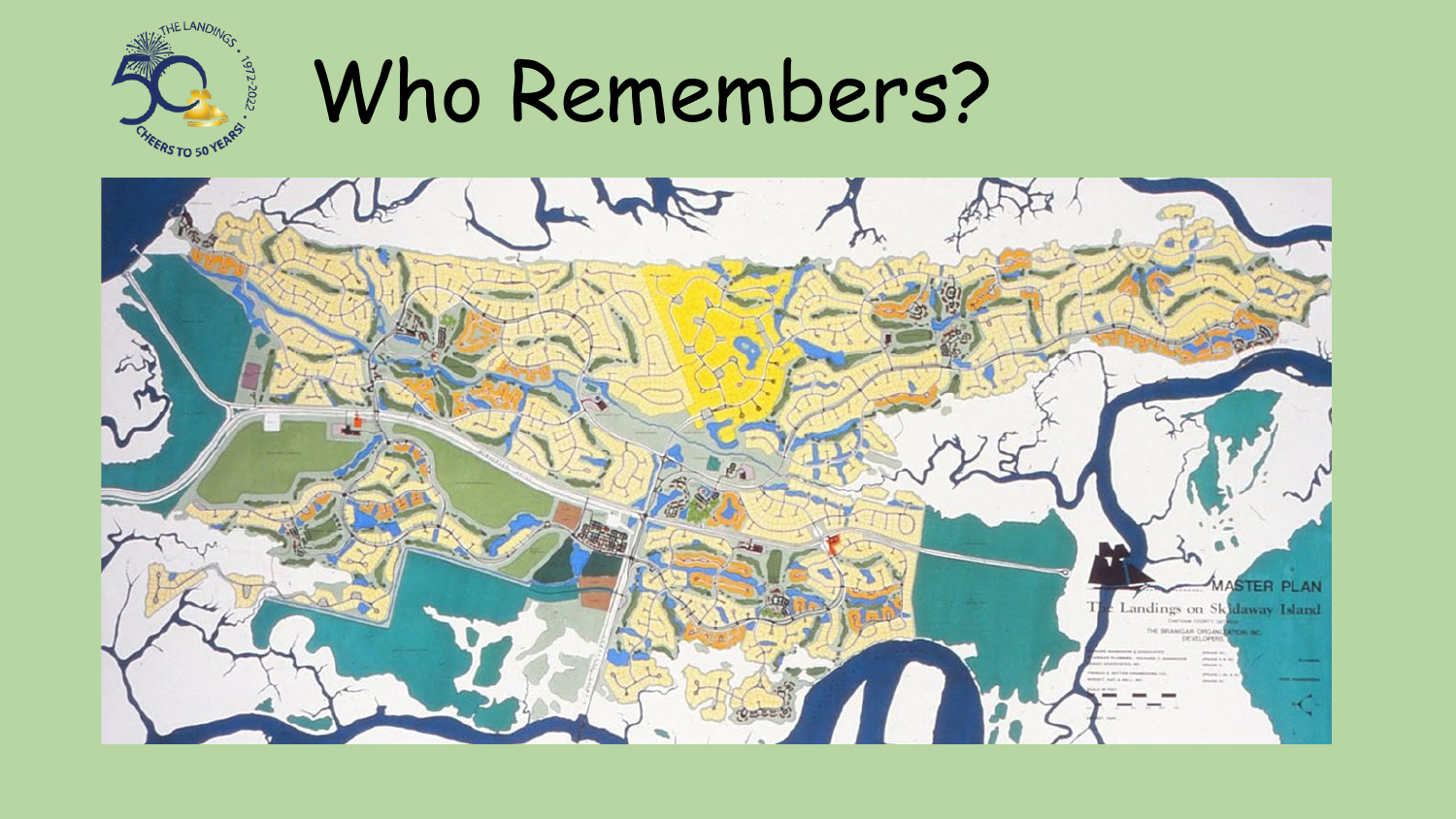## $672 - 2022$ .

## Who Remembers The 70's?

- Union Camp Buys Land on Skidaway
- Chatham County Votes to Build Bridge
- Union Camp Acquires Branigar
- Robling Draw-Bridge Opens
- First Lots Sales Begin in Sept.
- Observation Tower Built
- First Home Completed
- Marshwood Clubhouse Opens
- Marshwood Golf Course Opens
- Landings Land Lovers Formed
- Cracker Barrel Store Opens/ Later Burns
- Skidaway Volunteer Fire Dept. Formed
- Roots TV Mini Series Filmed on Skidaway
- Magnolia Golf Course Opens 1st Nine
- Priest Landing Harbor Under Construction
- Settlement Townhomes Completed
- Skidaway Presbyterian Church Opens
- Hurricane David Hits Savannah
- TLA Vote To Add Plantation / Palmetto
- Cable TV Becomes Available
- 500 Homes in Community

| 1968 | Desoto Hotel Opens                  |
|------|-------------------------------------|
| 1969 | <b>Oglethorpe Mall Opens</b>        |
| 1970 | John Rousakis Becomes Mayor         |
| 1974 | Savannah Civic Center Opens         |
| 1974 | Oatland Island Wildlife Refuge      |
| 1976 | Abercorn Cinema Opens               |
| 1976 | I-95 Completed in Savannah          |
| 1976 | <b>Railroad Museum Opens</b>        |
| 1977 | Rousakis Riverfront Plaza Dedicated |
| 1978 | <b>SCAD</b> Founded                 |
|      |                                     |

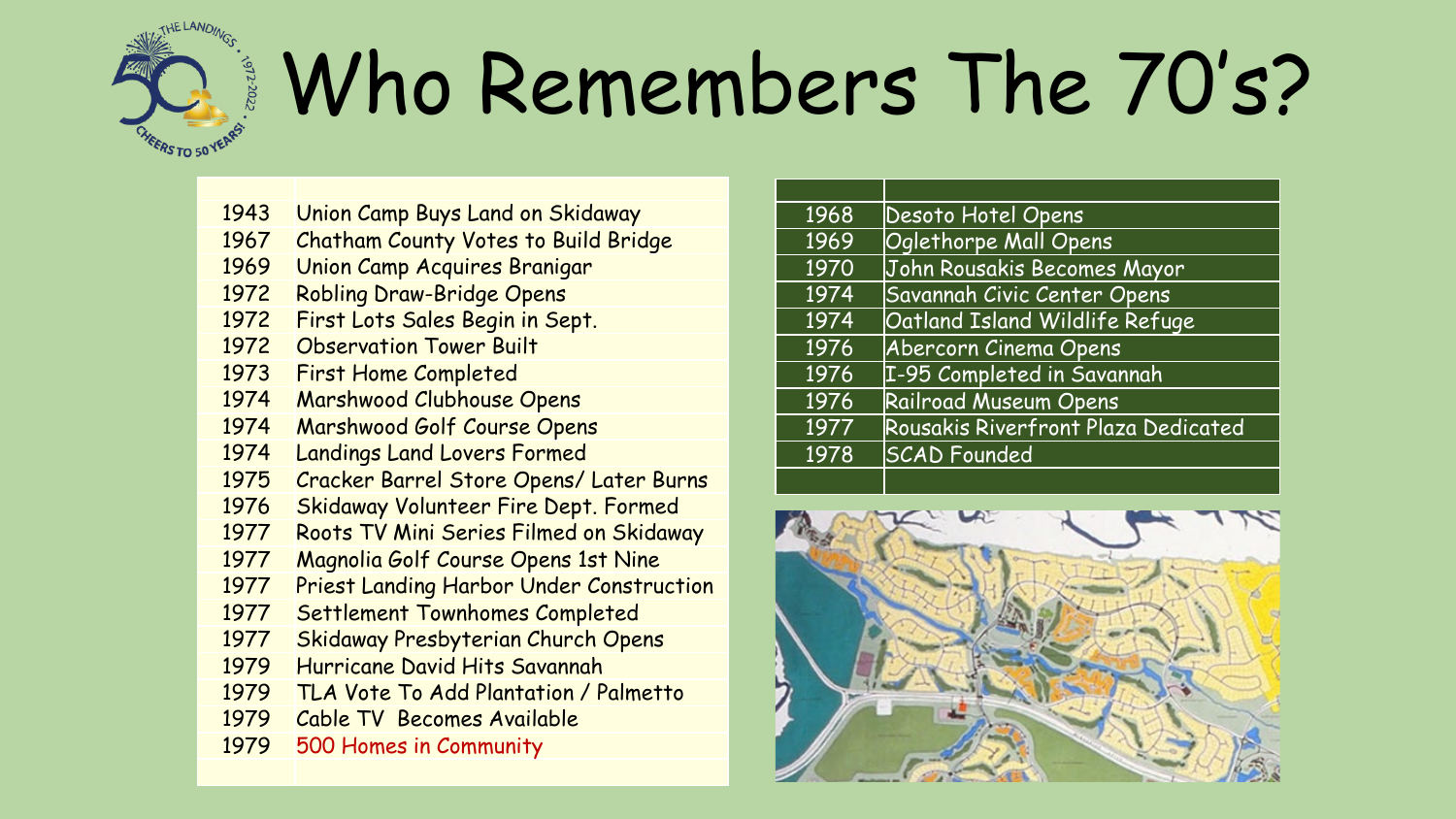# EERS TO 50 YEARS

### Who Remembers The 80's?

- Grand Opening Plantation Area
- Main Gate Opens
- Plantation Golf Course Opens
- Franklin Creek Townhomes
- Cracker Barrel II Opens
- 1000 Homes in Community
- Landings Way South Completed
- Midpoint Opens
- Original Franklin Creek Pool Opens
- Palmetto Golf Course Opens
- Natural Gas Comes to The Landings
- First Responders Formed
- ULI Award Best Community in US
- Delegal Creek Marina Opens
- The Village on Skidaway Opens
- TLA Admin Building Completed
- Franklin Creek Tennis Center Opens
- Franklin Creek Children's Playground
- Oakridge Golf Course
- 2000 Homes in Community
- Water Tower Added
- Oakridge Fitness & Wellness Center
- Landings Club Goes Equity

|  | 1980 Hyatt Regency Opens                     |
|--|----------------------------------------------|
|  | 1980 Candler Hospital Moves to Southside     |
|  | 1981 Danny Hansford Murdered at Mercer House |
|  | 1986 Chatham Area Transit Established        |
|  | 1987 City Hall Dome Gilded in Gold           |
|  | 1988 Savannah Music Festival Founded         |
|  |                                              |

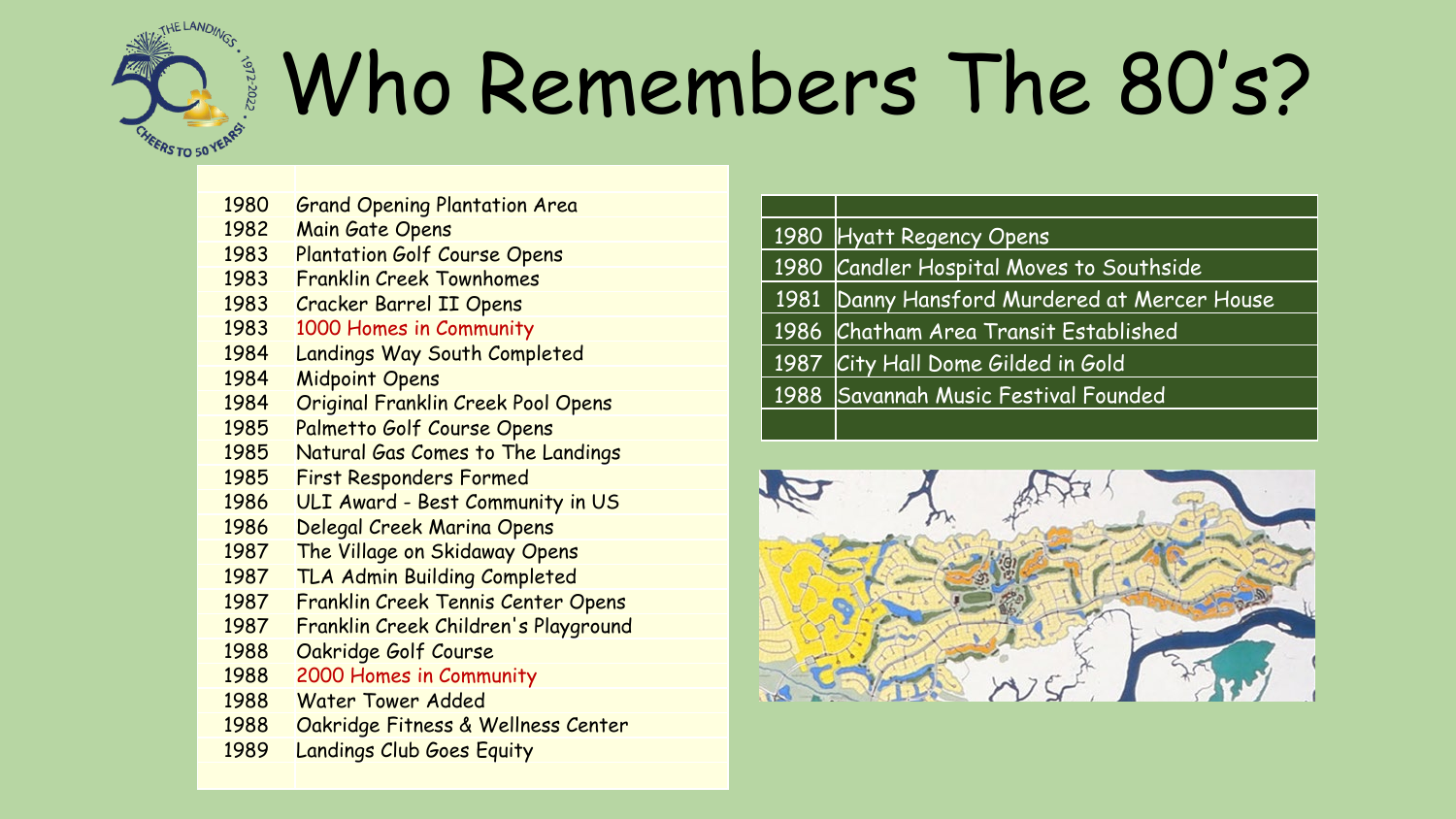

### Who Remembers The 90's?

 The Village Library Opens New Neighbors Formed Deer Creek Golf Course Opens Oakridge Gate Becomes Fully Automatic 3000 Homes in Community The Landings Company Formed Athletic Field Completed



| 1990 | Southside Mall Opens                               |
|------|----------------------------------------------------|
| 1990 | New Talmadge Bridge Built                          |
| 1991 | Lady & Sons Restaurant Opens                       |
| 1991 | Susan Weiner Savannah's First Female Mayor         |
| 1992 | <b>First Shops Open at City Market</b>             |
| 1993 | <b>Civil Rights Museum Opens</b>                   |
| 1994 | New Airport Terminal Opens                         |
| 1994 | Midnight In The Garden of Good & Evil Published    |
| 1994 | Forest Gump Filmed in Savannah                     |
| 1996 | 1996 Olympic Sailing Events Held in Savannah       |
| 1996 | Ships of The Sea Museum Moves to Scarborough House |
| 1997 | <b>SCAD Savannah Film Festival Begins</b>          |
| 1998 | Floyd Adams Becomes First Black Mayor              |
| 1999 | Georgia Tech Savannah Opens                        |
| 1999 | Westin Hotel Opens on Hutchinson Island            |
|      |                                                    |